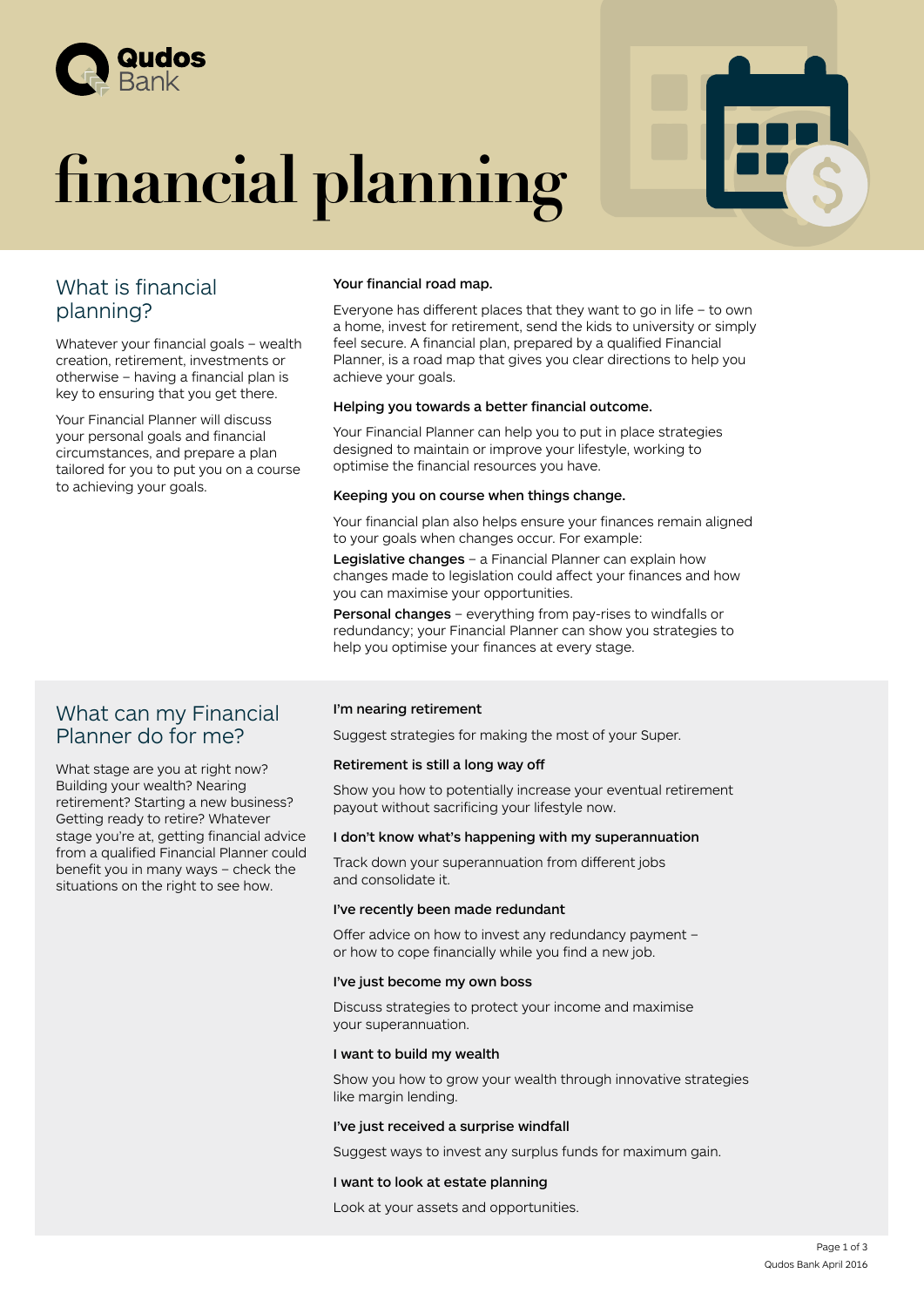## What will happen when I meet my Financial Planner?

Your first meeting with your Financial Planner is free, and there's no obligation or pressure to proceed. During this meeting, your Financial Planner will ask you questions to get an understanding of your goals, attitude to risk and financial circumstances.

#### If you decide to go ahead with a financial plan, the consultation process will involve the following:

| Collect                            | Your Financial Planner will ask you to provide details (such as<br>your income, assets, liabilities, investments and other financial<br>details) so they can get an accurate picture of your finances.          |
|------------------------------------|-----------------------------------------------------------------------------------------------------------------------------------------------------------------------------------------------------------------|
| Recommend                          | Using your details, your Financial Planner will recommend<br>strategies to help you achieve your goals, then develop and<br>present you with their recommendation in writing (called<br>a Statement of Advice). |
| <b>Discuss</b>                     | Your Financial Planner will then seek your approval for<br>the strategies they have recommended and make any<br>adjustments you require.                                                                        |
| Implement                          | Once you accept your Financial Planner's recommendation,<br>they will go about putting any agreed strategies in action.                                                                                         |
| Review                             | Your Financial Planner will offer to regularly review your plan<br>to ensure it remains aligned to your goals and circumstances<br>when things change.                                                          |
| Remember, you're always in control | You can decide to stop, change or continue with your plan<br>at any stage in the process.                                                                                                                       |
|                                    |                                                                                                                                                                                                                 |

## What information will my Financial Planner need?

Making the most of your Financial Planner's expertise.

So that your plan is both in tune with your circumstances and achievable, you'll need to provide your planner with some detailed information about yourself. Use the checklist here as a guide.

#### Your financial details

>What's your personal annual income?

- >What's your combined family income?
- >What do you expect your future income to be (including any inheritances)?
- >What are your family circumstances? (e.g. How many children do you support?)
- >What are your current assets and liabilities?
- >What superannuation and insurance do you have?
- >What investments do you have?

#### Your personal situation and goals

- >How old are you?
- >When do you want to retire?
- >How do you want to educate your children?
- >Is a second home (like a holiday house or investment property) important to you?
- >Do you have dependants you need to provide for?
- >Do you have an up-to-date Will?
- >Are there any significant expenses on the horizon?